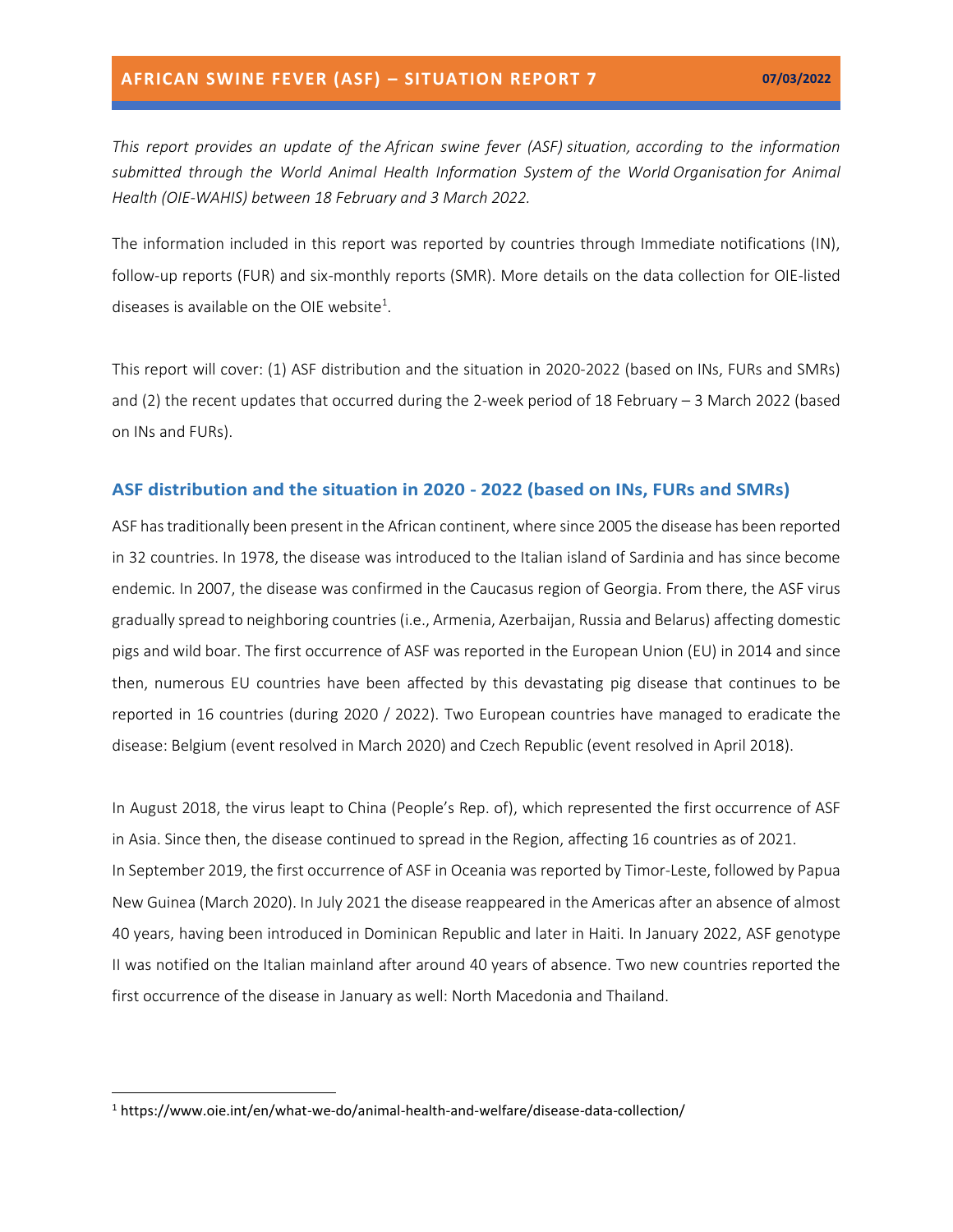

ASF distribution in 2020-2022 (as of 04 March 2022) is shown in Figure 1.

*Figure 1. Map of the world displaying the presence of ASF by Administrative divisions (2020 – 04/03/2022)* 

## Summary of the ASF situation by world region (2020-2022)

In total, since January 2020 ASF has been reported as present in five different world regions in 35 countries, affecting more than 1,100,000 pigs and more than 30,000 wild boars(data reported through INs and FURs), with more than 1,700,000 animal losses. Further details, split by world region are included in Table 1.

Table 1: Summary of the number of outbreaks, cases and animal losses caused by ASF in the different world regions since January 2020 (data reported through INs and FURs – these figures cover only epizootic situations while additional information reported through SMR for enzootic situations are not included here because of submission delays).

|                 | <b>Outbreaks</b> |           | <b>Cases</b>  |           | Losses*       |
|-----------------|------------------|-----------|---------------|-----------|---------------|
|                 | Domestic pigs    | Wild boar | Domestic pigs | Wild boar | Domestic pigs |
| <b>Africa</b>   | 158              |           | 13,031        |           | 20,377        |
| <b>Americas</b> | 250              |           | 9,530         |           | 17,729        |
| Asia            | 1,103            | 1,520     | 91,240        | 1,710     | 401,933       |
| <b>Europe</b>   | 3,438            | 17,166    | 993,449       | 29,267    | 1,337,472     |
| Oceania         | 4                |           | 500           |           | 397           |
| <b>Total</b>    | 4,953            | 18,686    | 1,107,750     | 30,977    | 1,777,908     |

\*Losses (deaths + animals killed and disposed of): this figure refers to losses in the establishments affected by the outbreaks and it does not include the animals culled in areas around the outbreak for controlling the disease.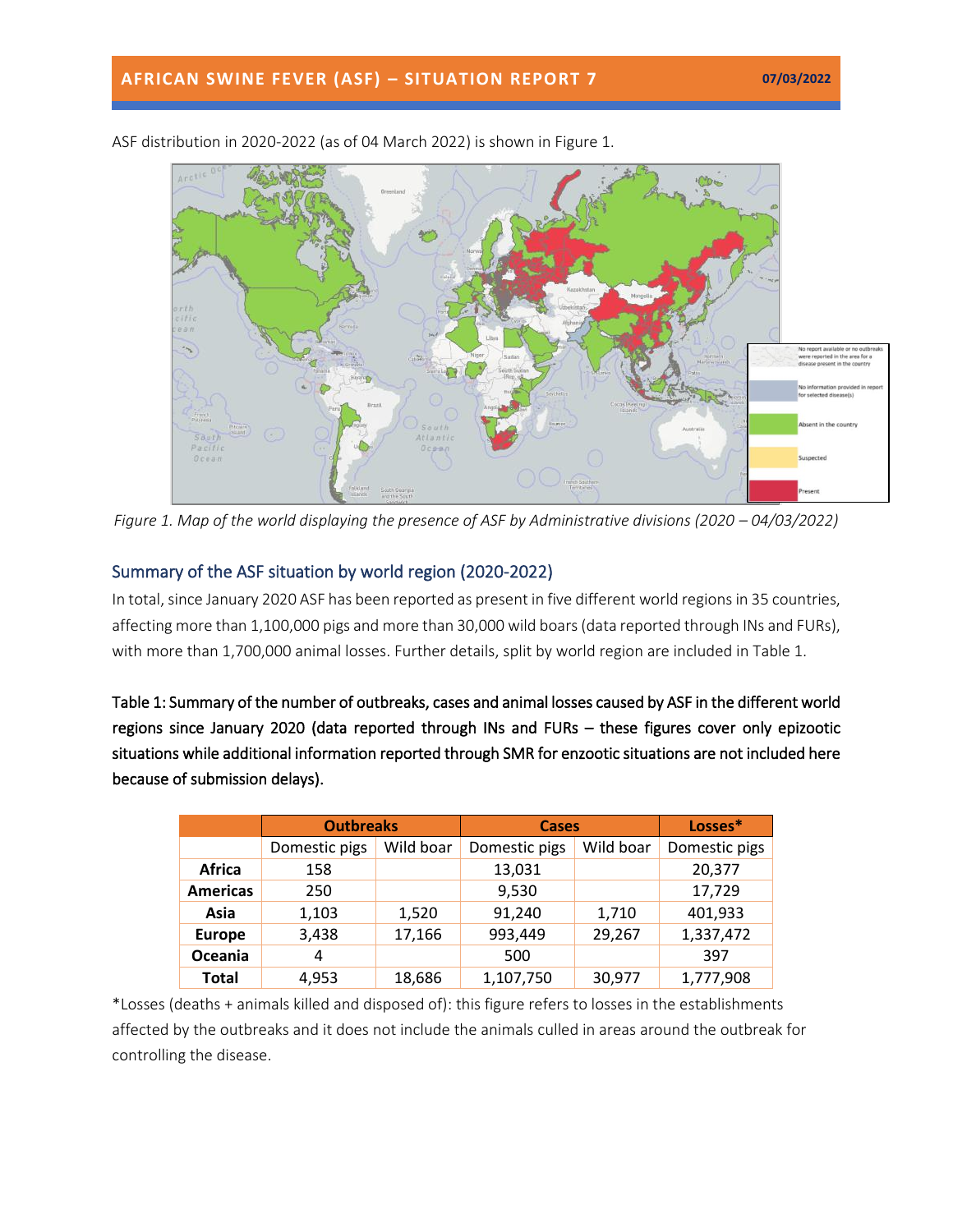#### Summary of the global situation and recommendations

Since January 2020, 8 countries have reported ASF as a first occurrence in the country, while 12 countries reported its spread to new zones. This highlights a continuous spread of the disease into new countries, and new zones in countries already affected.

As observed in Europe and in some regions of Asia, the transmission of ASF seems to depend largely on the wild boar population density and their interaction with low-biosecurity pig production systems. Good knowledge and management of the wild boar population, as well as a strong coordination among the Veterinary Services, wildlife and forestry authorities are required to successfully prevent and control ASF.

OIE Members are called to implement strict [biosecurity measures,](https://trello.com/c/jbPlhbq6/55-infographic-en-es-fr-ru-ch) strengthen their early disease detection systems, and promptly notify any case of the disease to the OIE. Reinforced measures should be implemented when there is circulation of low virulent strains of the virus, or transmission among wild suid populations.

### **Recent updates (18/02/2022 – 03/03/2022)**

To describe the current disease situation of ASF, this section covers: (a) a list of new events which started during the 2-week period (reported through INs); (b) information on events that started before the 2-week period but were still ongoing during the period (reported through FURs); (c) new events which started before the 2-week period but were reported through INs during the 2-week period and (d) the geographic distribution of new outbreaks that started during the 2-week period. This information is based on INs and FURs received by the OIE.

#### New events by world region (reported through INs)

Africa, Asia, Americas, Europe, Oceania No new events reported

#### On-going events for which there were new outbreaks, by world region (reported through FURs):

Africa, Americas, Oceania No ongoing events updated Asia Three countries/territories updated their ongoing events: China (People's Republic of), Hong-Kong (SARC), and Thailand

Europe

Five countries updated their ongoing events: Hungary, Italy, Latvia, Moldova, and Romania.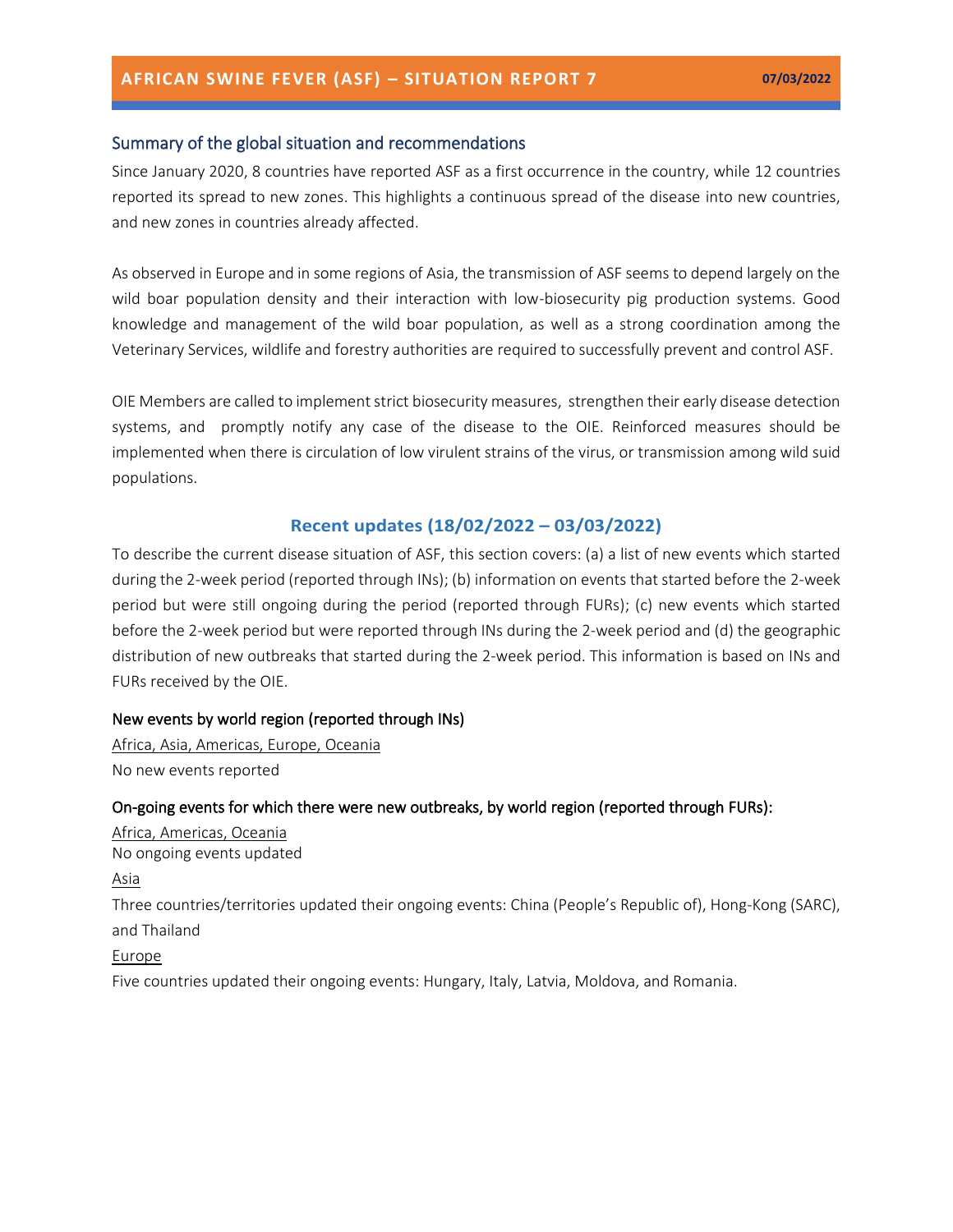# **AFRICAN SWINE FEVER (ASF) – SITUATION REPORT 7 07/03/2022**



*Figure 2: Map of ASF outbreaks which started during 18 February – 03 March 2022 in domestic animals and wildlife. Zoomed views of areas where updates occurred in the last period are provided as well.*